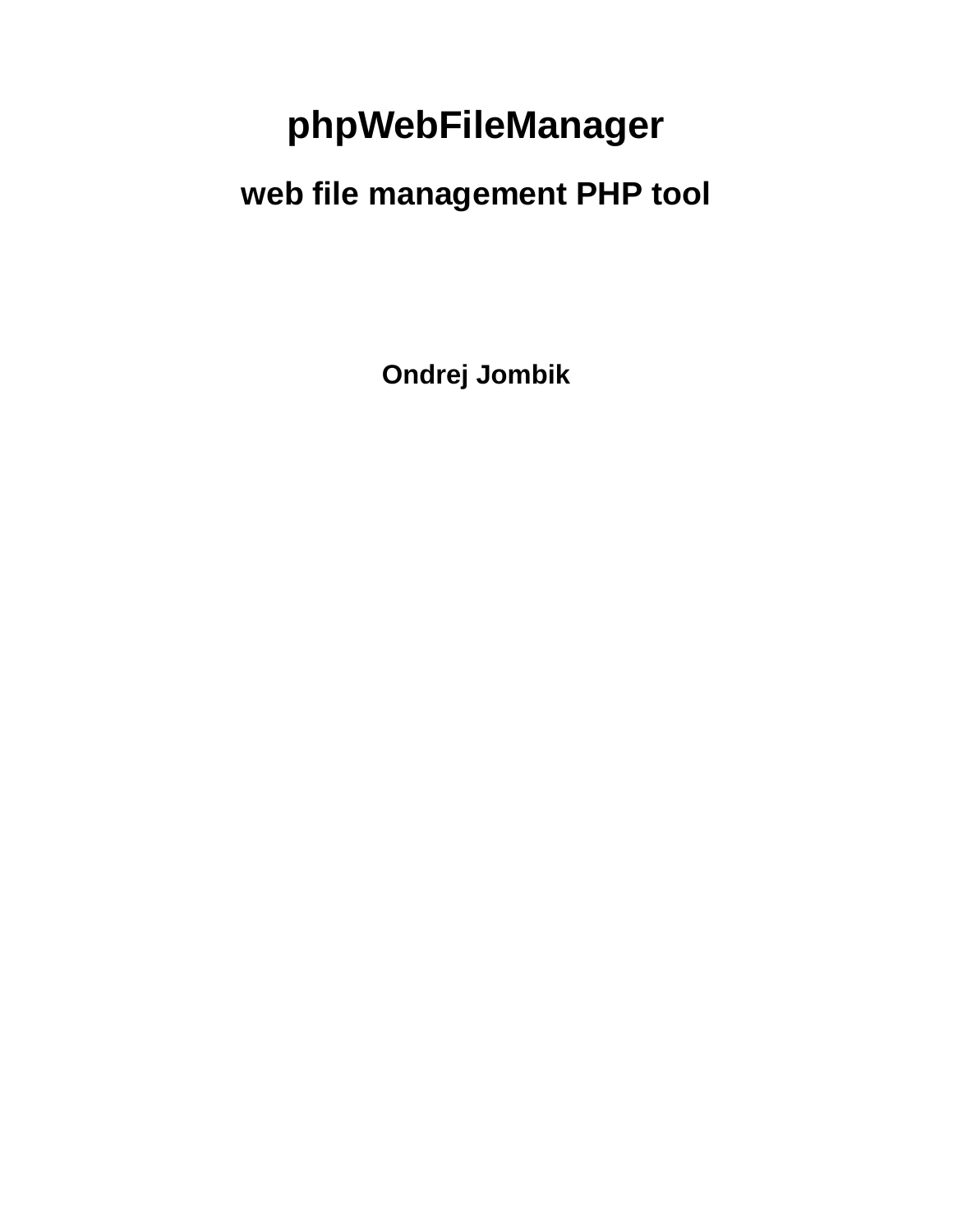### **phpWebFileManager: web file management PHP tool**

by Ondrej Jombik

Copyright © 2001, 2002, 2003, 2004, 2005 Platon Group (http://platon.sk/)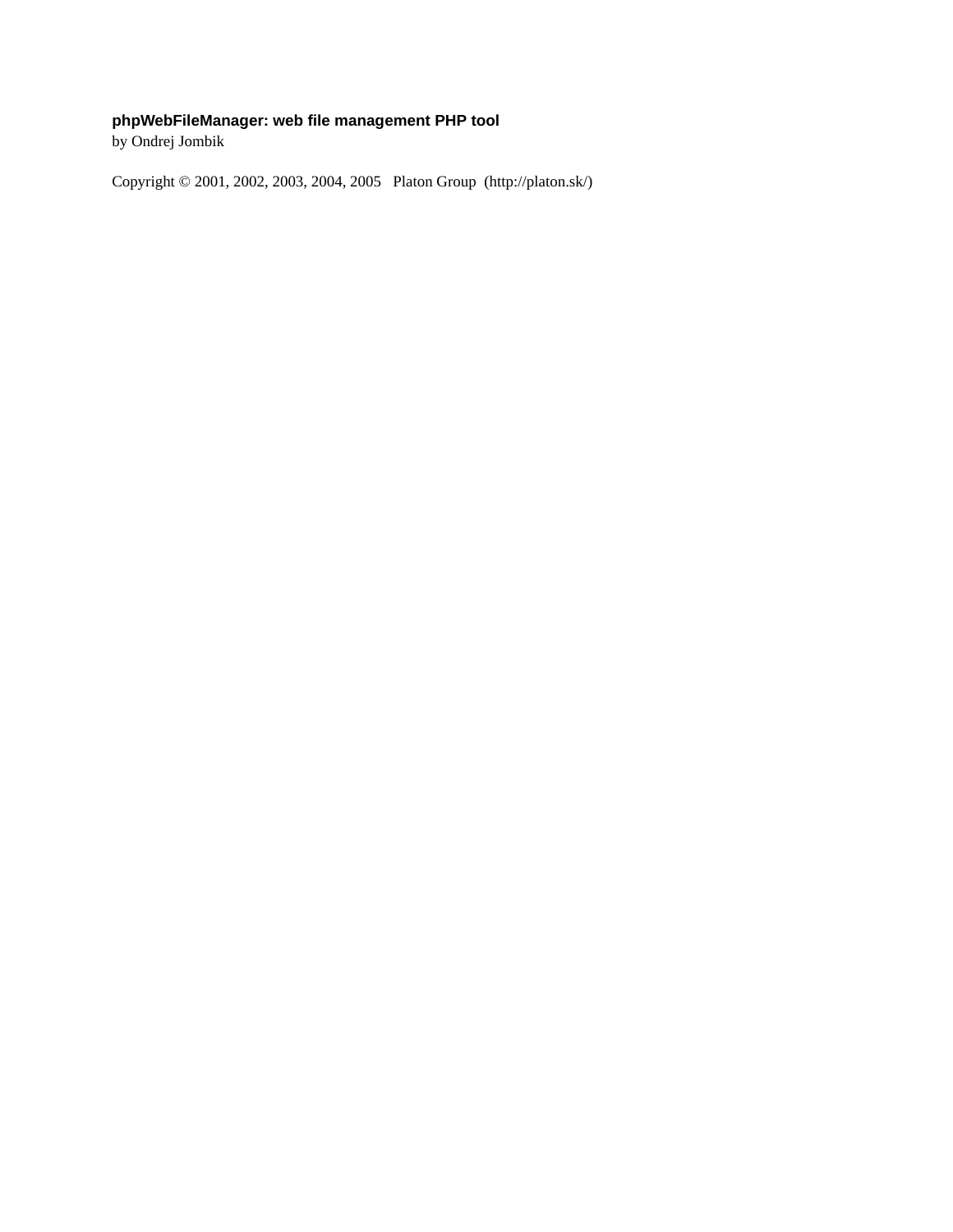# **Table of Contents**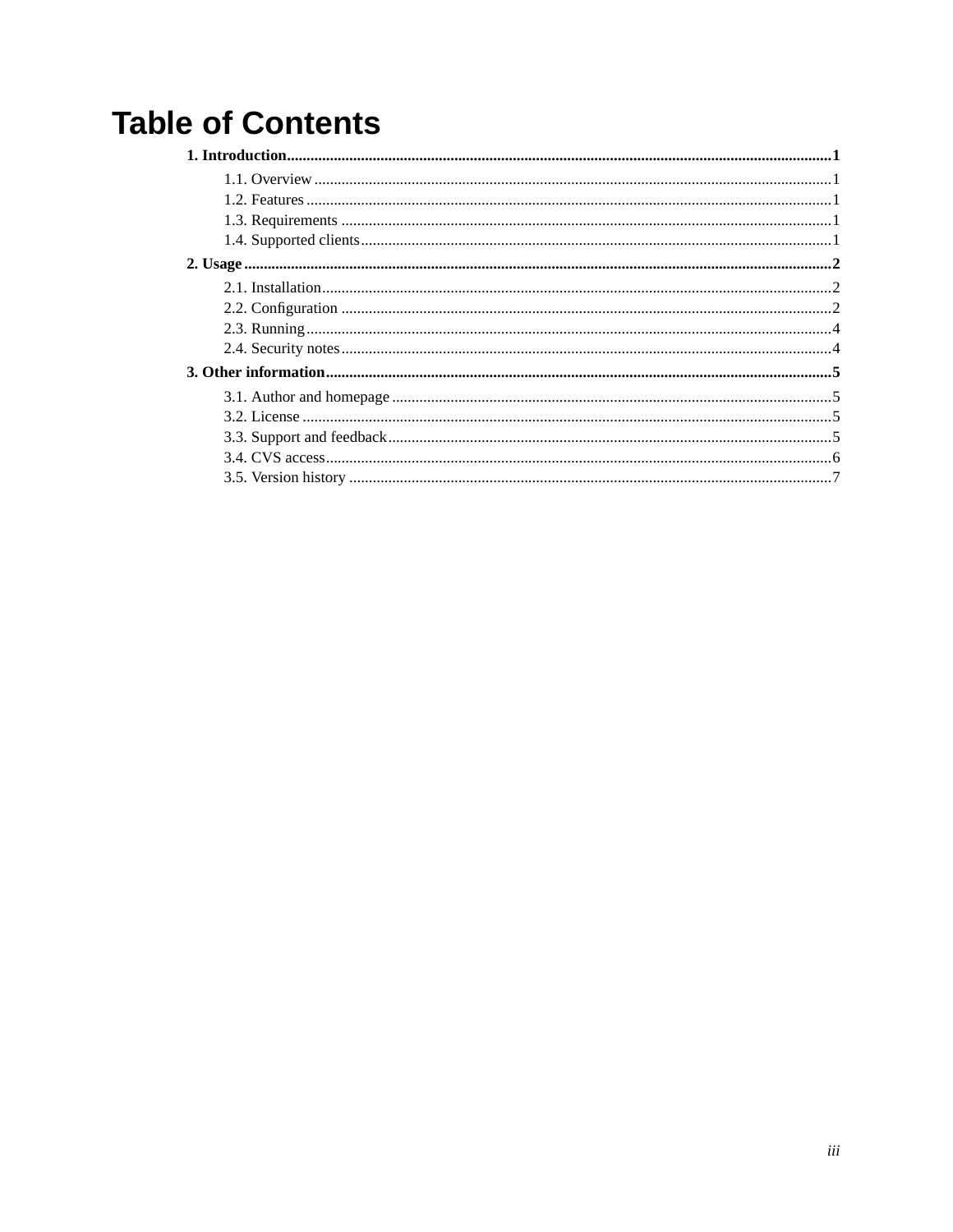# <span id="page-3-0"></span>**Chapter 1. Introduction**

### <span id="page-3-1"></span>**1.1. Overview**

phpWebFileManager is file management PHP tool. It is designed for inclusion into large projects using appropriate PHP mechanisms, in example require() or similar function. However, it can be also used as a standalone web application.

## <span id="page-3-2"></span>**1.2. Features**

The most important features offered by phpWebFileManager are:

- easy and straightforward installation
- secure directory browsing
- directory creating, renaming and removing
- file creating, uploading, renaming, deleting and viewing
- file edition and saving
- huge configuration ability to allow/deny appropriate actions
- PostNuke module (add-on) compatibility
- multilanguage support

and others.

## <span id="page-3-3"></span>**1.3. Requirements**

phpWebFileManager requires PHP interpreter without any special modules. It is developed with with PHP 4.10.0. Although I haven't tested it, it should work also with another versions of PHP, even PHP 3.x.x. Please notify phpWebFileManager developer in the event you encounter problems with program's compatibilities or capabilities.

## <span id="page-3-4"></span>**1.4. Supported clients**

Netscape Navigator, Opera, Mozilla, Konqueror, Microsoft Internet Explorer, Lynx, Links and all others HTML compliant clients are supported. Nor Javascript nor other forms of client side scripting are used.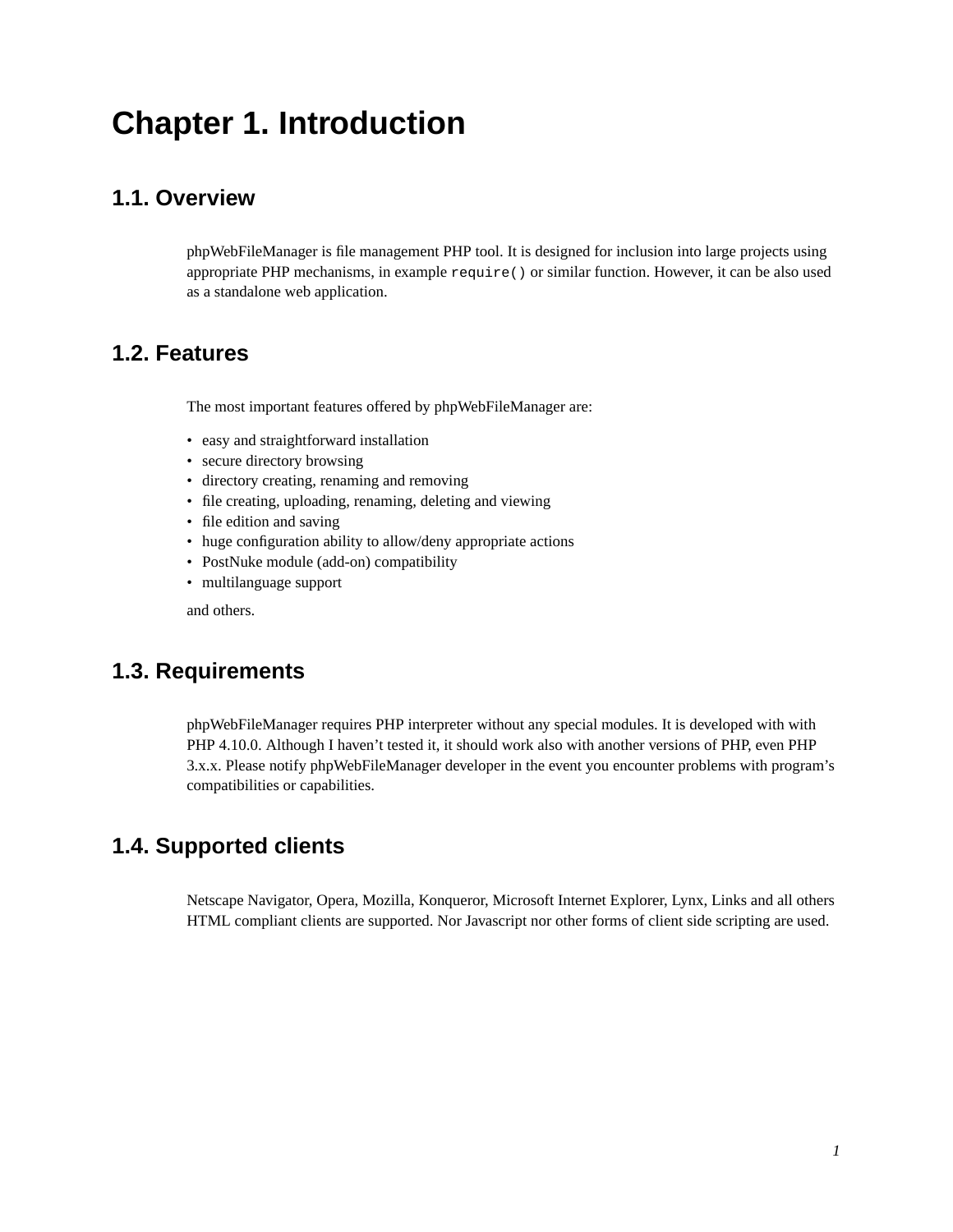# <span id="page-4-0"></span>**Chapter 2. Usage**

## <span id="page-4-1"></span>**2.1. Installation**

Unpack archive to some directory, which could be accessed from Web.

Change mode of created phpWebFileManager directory so it can be accessed from Web. Command

**chmod -R u=rwX,g-rwx,o=rX phpWebFileManager/**

will do the job. Installation is done.

## <span id="page-4-2"></span>**2.2. Configuration**

Configuration variables are located in config.inc.php file. It is recommented to leave this file untouched and create config-local.inc.php file, where your own configuration definitions will be stored. If this file is present, it is included after config.inc.php file. Described approach should bring you more easy upgrading in future releases.

## **Original variables property**

Determine if you want to use phpWebFileManager as a standalone web application or you want to include it in some bigger project.

- If you want to use it as an standalone application, edit the config file and ignore \$fm\_cfg['origvars'] variable.
- If you want to use as a part of some bigger project, edit the config file with focusing on \$fm\_cfg['origvars']. phpWebFileManager provides itself a lot of actions such as confirm of deletion file and others. \$fm\_cfg['origvars'] are variables, which will be kept by phpWebFileManager, so each page reload will be processed in right way by others components of your PHP script.

If \$fm\_cfg['origvars'] is not a constant, you can comment it out in config file and always set it in your main program to the right value before doing command which will include index.php file of phpWebFileManager project.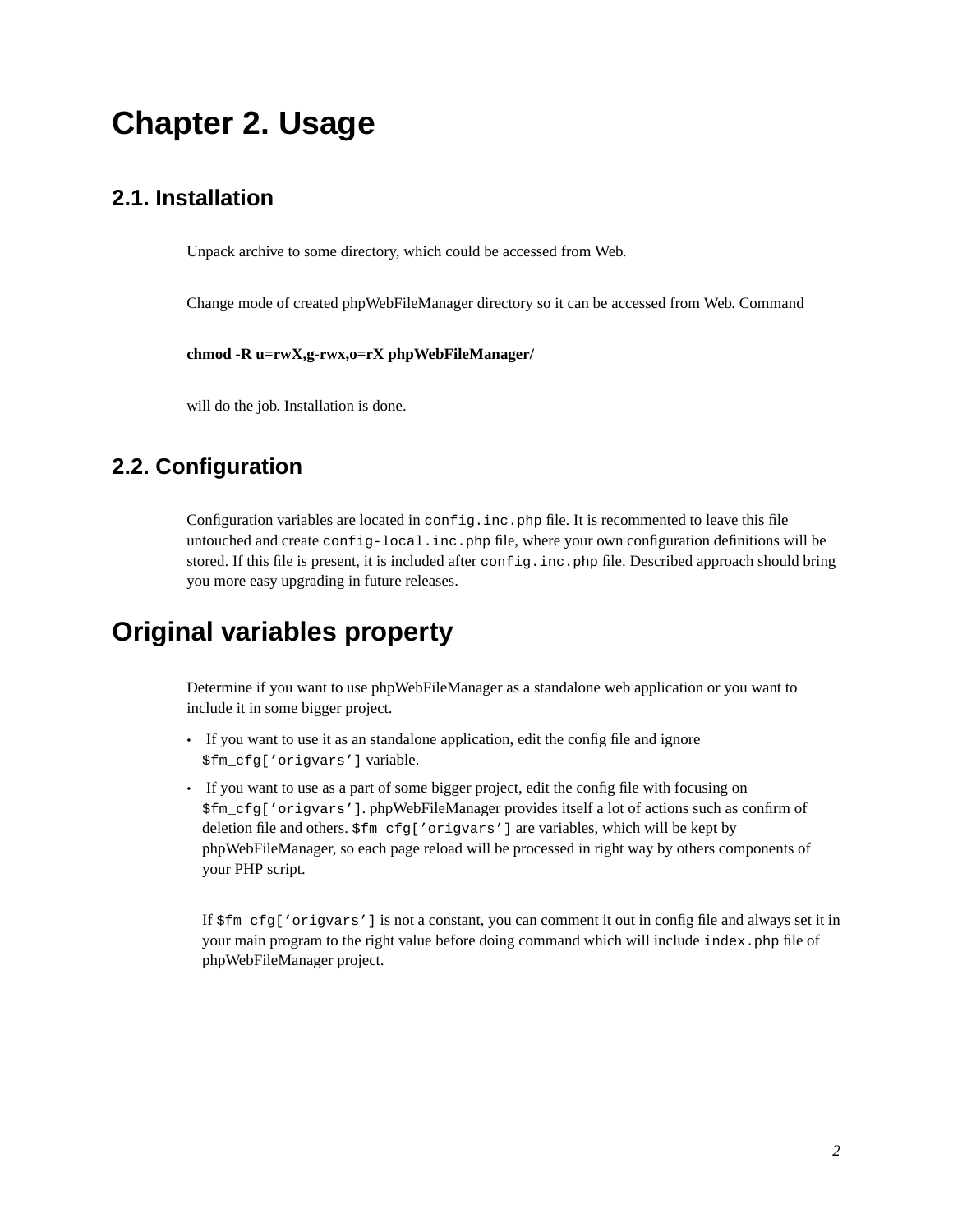# **Other properties**

Than edit others variables in config file. More information about every specific variable are described in config.inc.php file.

# **Header and footer redefinition**

There is a possibility to change header and footer of phpWebFileManager. You may define in your local configuration file two functions:  $f_m$  header() and  $f_m$  footer(). These functions accept one parameter - associative array with file some management variable values. Use var\_dump() to debug this associative array to get idea what options are passed in. If these function will not be defined in configuration file, default ones will be used. They are located near beginning of index. php file and they could be used as an inspiration for you own header and footer functions.

# **File upload**

If you want to provide file uploading, you must create world writeable directory. Imagine that it is directory upload/, so than run command

#### **chmod o+w upload/**

to make it world writeable.

# **PostNuke compatibility**

Since version 0.2.2 phpWebFileManager has an ability to act as a PostNuke module (add-on).

Simply copy the directory into modules/ subdirectory of your PostNuke installation. Than log into administration and in subsection Modules regenerate module list. You can than initialize and activate phpWebFileManager module and if you like, make it accessible through some block and so on.

You might want also use some of security features of PostNuke. If you choose to have phpWebFileManager menu entry visible only for trusted user with admin rights, go to the administration subsection Permissions and make appropriate changes.

PostNuke specific configuration is overriden in init.inc.php file. Note, that currently none from allow/deny file management actions features are used. This will probably change soon, when someone from the PostNuke community help me with setting up particular rights according to internal PostNuke user information.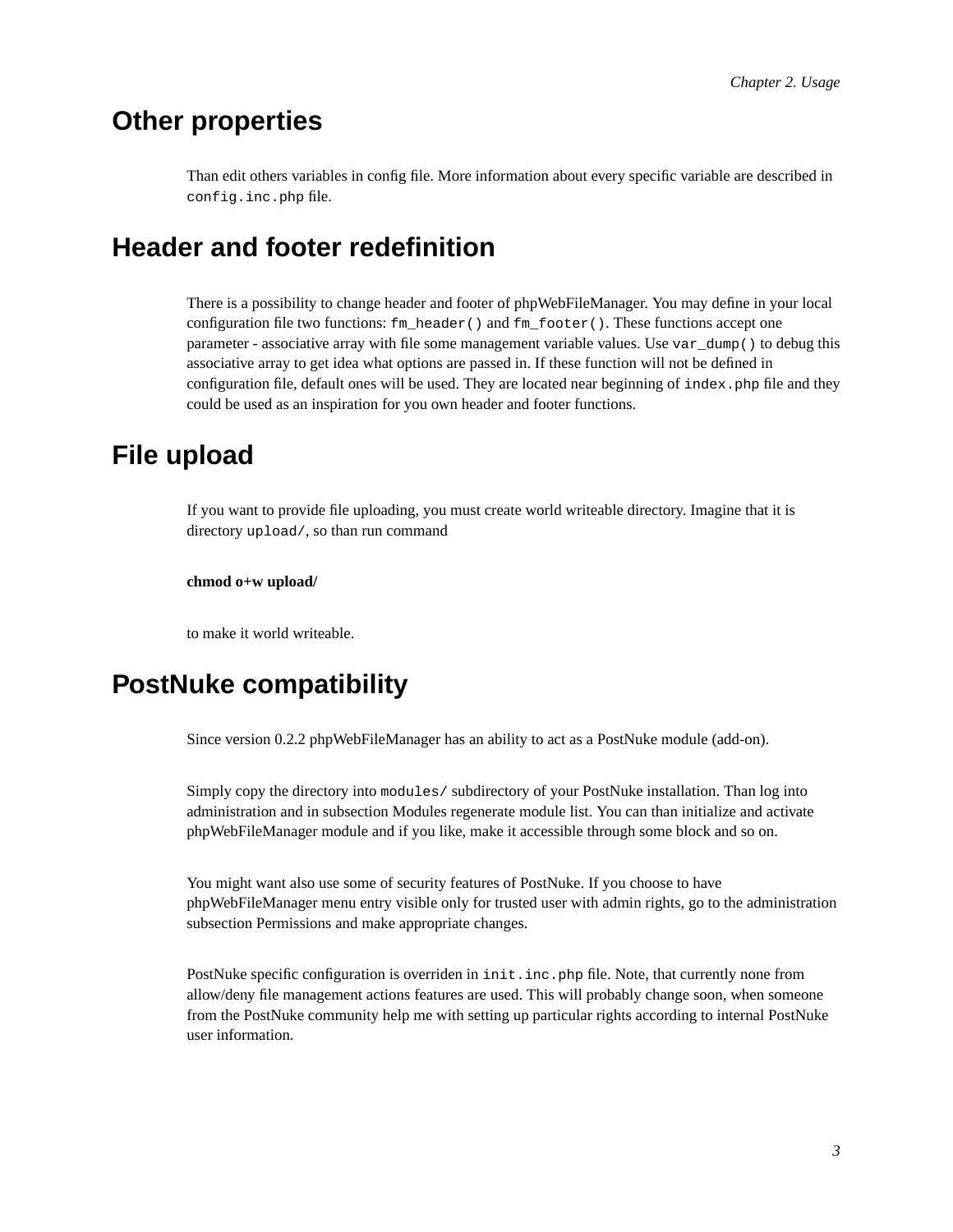# **Plugins**

Since version 0.3 of phpWebFileManager you can use also plugins attached to distribution.

The first one, auth.php, allows you to restrict access to phpWebFileManager script using HTTP authentication. Refer to that file for more information. You have to edit username and password in that file and set up (just uncomment) appropriate require\_once call in config.inc.php configuration file.

The second plugin is called file.php. It allows you to restrict access to View files. More information about usage of this plugin are in that file, where you may also need to edit location of apache-mime.types file.

## <span id="page-6-0"></span>**2.3. Running**

If you have edited config file and wanted phpWebFileManager as a standalone application, try to access phpWebFileManager using some web browser.

If you want to run it as a part of some other PHP web application, write include() or require() command with path and filename to the index.php file of phpWebFileManager project on the place, where you want to have file manager.

## <span id="page-6-1"></span>**2.4. Security notes**

If you want to secure phpWebFileManager, put security stuff commands or include() command to security stuff script at the beginning of config file. That file is loaded by init.inc.php at the beggining of script execution.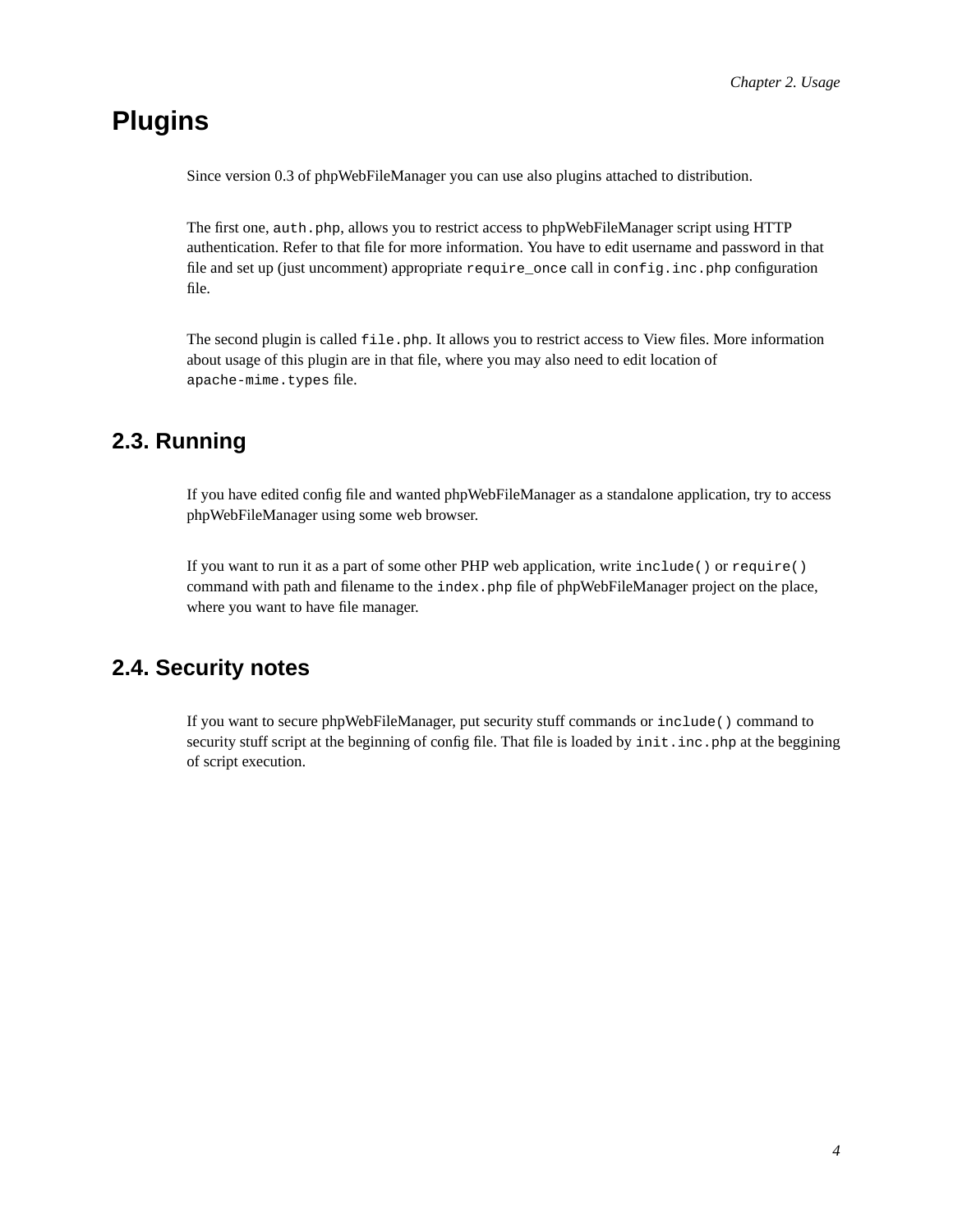# <span id="page-7-0"></span>**Chapter 3. Other information**

### <span id="page-7-1"></span>**3.1. Author and homepage**

Developed by Ondrej Jombik <nepto@platon.sk>, http://nepto.sk/.

Copyright (c) 2001-2005 Platon Group, http://platon.sk/

The official phpWebFileManager homepage is: http://platon.sk/projects/phpWebFileManager/

The phpWebFileManager project management page is: http://platon.sk/projects/main\_page.php?project\_id=4

This documentation is related to phpWebFileManager version 0.7 which was released in 2nd October 2005.

### <span id="page-7-2"></span>**3.2. License**

This program is free software; you can redistribute it and/or modify it under the terms of the GNU General Public License as published by the Free Software Foundation; either version 2, or (at your option) any later version.

This program is distributed in the hope that it will be useful, but WITHOUT ANY WARRANTY; without even the implied warranty of MERCHANTABILITY or FITNESS FOR A PARTICULAR PURPOSE. See the GNU General Public License for more details.

You should have received a copy of the GNU General Public License along with this program; if not, write to the Free Software Foundation, Inc., 59 Temple Place - Suite 330, Boston, MA 02111-1307, USA.

### <span id="page-7-3"></span>**3.3. Support and feedback**

## **Bug-tracking system**

We are happy to accept bug reports, suggestions for improvement, or improved code, preferably via our Platon.SK (http://platon.sk/) bug-tracking system where everyone can see them. When submitting a new bug report, make sure the same bug is not already submitted. If not, go straight to the new bug submission link and enter exhaustive details by filling out all the required fields.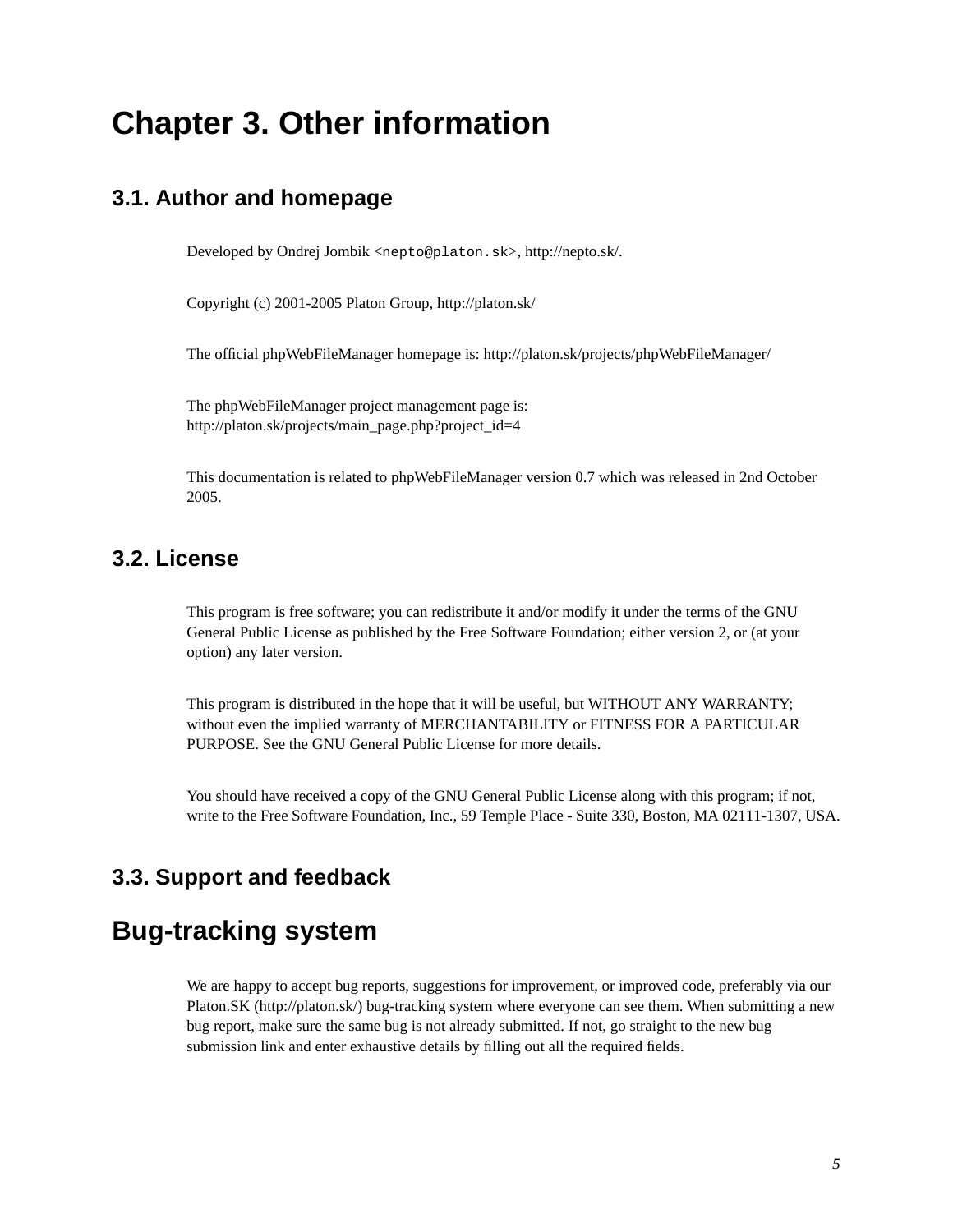All bugs listing page: http://platon.sk/projects/view\_all\_bug\_page.php?project\_id=4

New bug submission: http://platon.sk/projects/bug\_report\_advanced\_page.php?project\_id=4

# **Support forum**

A web based forum has been established to provide support for phpWebFileManager. There you can discuss and consult general issues related to this project. Installation, configuration and usage questions can be asked there. The forum is also the right place for brainstorming about new features, since more opinions and points of view can be presented. The whole matter needs to be completelly re-thought before it will be submitted into bug-tracking system, marked as a feature request and finally implemented.

http://platon.sk/forum/projects/?c=4

## **Feedback**

Feel free to correct the text of the documents and messages in this project if you find a mistake or typo.

Usage of mentioned services is prefered, however if you need to contact authors directly, use the following <platon@platon.sk (mailto:platon@platon.sk?subject=phpWebFileManager)> e-mail address and write 'phpWebFileManager' keyword in the Subject line.

## **Donation**

If you appreciate phpWebFileManager application, you can send a donation to the Platon Group via PayPal. All the major credit cards are accepted. Please use the e-mail address <platon@platon.sk (mailto:platon@platon.sk)> as the recipient.

PayPal logo Thank you!

# **Translations**

<span id="page-8-0"></span>If you don't find in lang/ subdirectory a translation into your language, you can make one. Before spending time creating a translation, check http://platon.sk/cvs/cvs.php/phpWebFileManager/lang/ to see if development for that translation has already begun.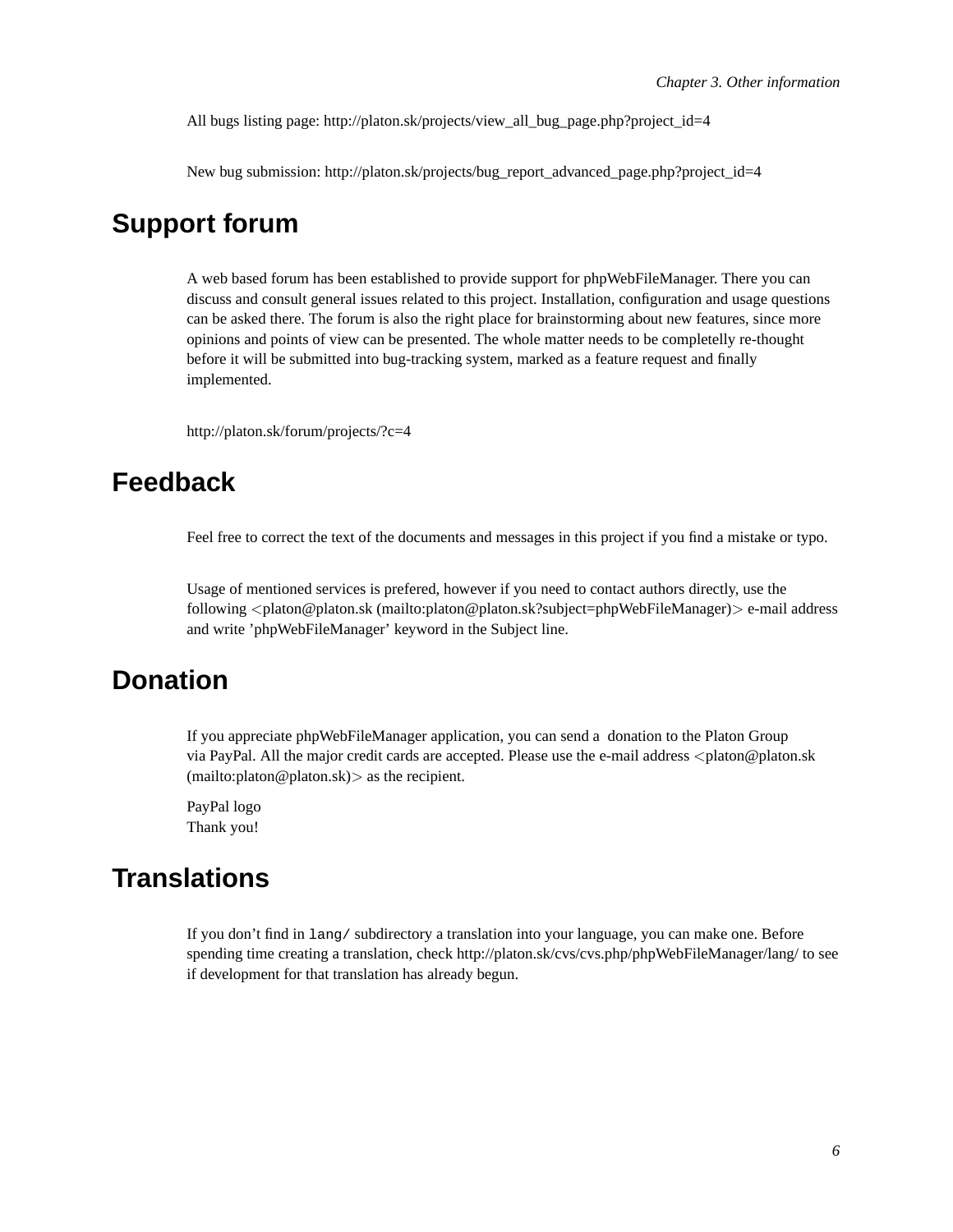#### **3.4. CVS access**

Whole phpWebFileManager project is provided in Platon Software Development Group (http://platon.sk/) CVS repository. It is possible to review our CVS repository using CVSweb interface (http://platon.sk/cvs/cvs.php/phpWebFileManager/), but it is also possible to checkout files using anonymous access.

Particular CVS instructions follows. Platon Software Development Group CVS repository can be checked out through anonymous (pserver) CVS with the following instruction set. When prompted for a password for anonymous, simply press the **Enter** key.

```
export CVSROOT=:pserver:anonymous@kepler.fmph.uniba.sk:/home/cvs
cvs login
cvs checkout phpWebFileManager
```
These commands should work with no problems on any UNIX-like system with cvs client installed. For checkouting on MS-Windows platform you can use one from several free available CVS client softwares.

## <span id="page-9-0"></span>**3.5. Version history**

Current version is 0.7 and it was released in 2nd October 2005.

version 0.7, October 2, 2005 (official release)

• added implementation of multiple file uploads

version 0.6.3, December 28, 2004

- implemented #248: pre-fill filename during rename operation
- all global variables such as \$HTTP\_SERVER\_VARS replaced by corrensponding superglobals \$\_SERVER and others
- view links are built using SCRIPT\_NAME instead of REQUEST\_URI variable
- turkish language file added (thanks to Gokcen Ogutcu <gokceno@gmail.com>)

version 0.6.2, December 13, 2004

- fixed bug #281: fix for loading language file (with PostNuke)
- hungarian language file added (thanks to Sandor Domokos <ingyenszoftver@netelek.hu>)
- portugese language file added (thanks to Simao Mata <simao@bliter.com>)

version 0.6.1, July 7, 2004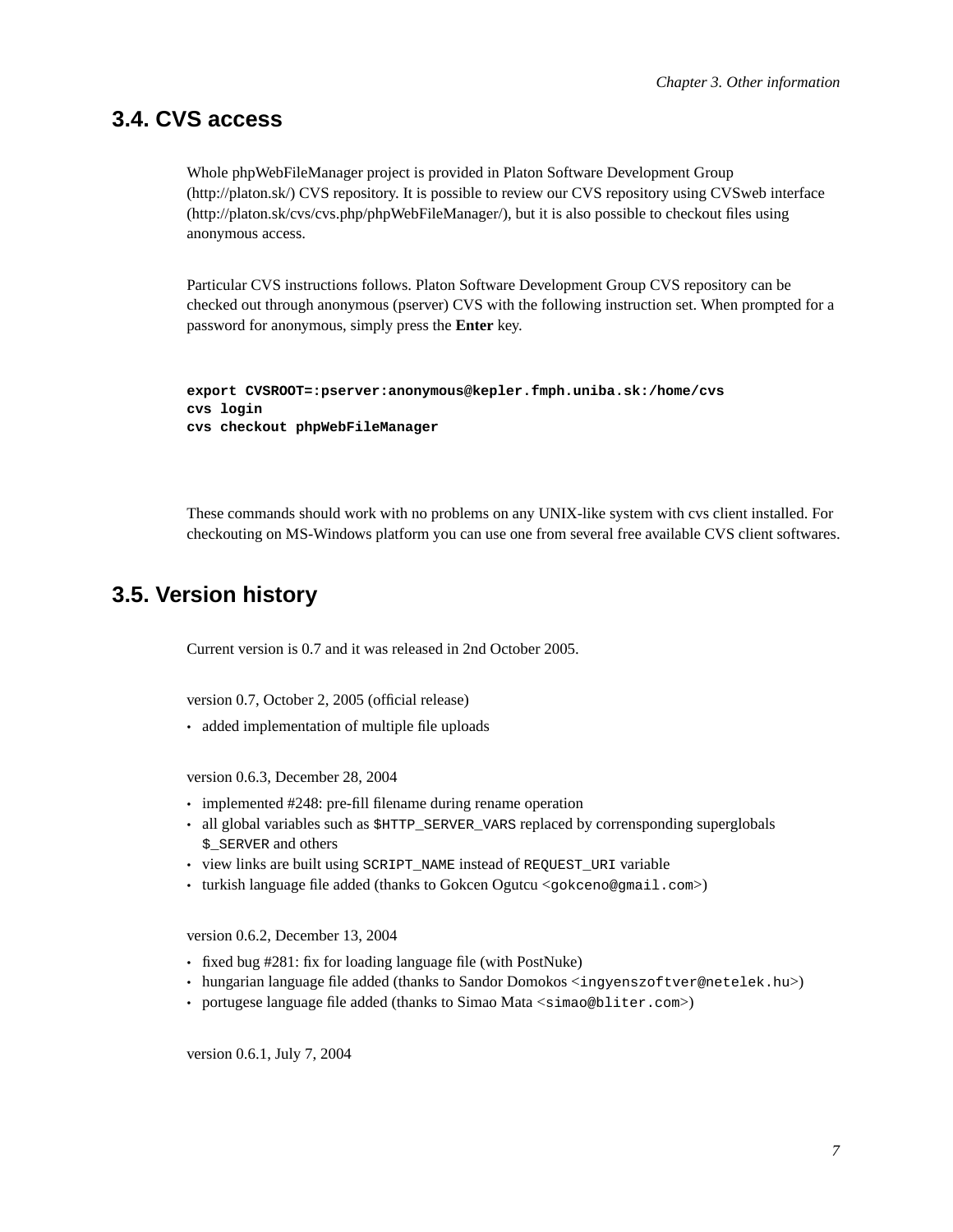- added several nice icons and new entries in the icons.inc.php file (thanks to various contributors)
- undesirable rawurlencode() calls on \$fm\_cfg['url']['root'] were removed
- portugese (Brazil) language file added (thanks to Leandro Tappis Pozenato <ltappis@hotmail.com>)
- german language file update (thanks to Karsten Nordsiek <abstract@linuxeinsteiger.info>)

#### version 0.6, December 20, 2003 (official release)

- all HTML attributes are quoted now
- made textarea columns and rows configurable

#### version 0.5.2, November 20, 2003

- russian language file added (thanks to Maxim Kozlov <frenzied@mail.ru>)
- simplyfied chinese language file added (thanks to Zhidi Shang  $\langle$ reo@q-d-a.net>)
- swedish language file added (thanks to <lars@borlange.nu>)
- dutch language file added (thanks to Erik Spaan <erik.spaan@philips.com>)
- added more pretty icons into distribution (thanks to Pablo Zorzoli  $\langle$ plz@aconectarse.com>)
- improved HTTP headers in file.php plugin

#### version 0.5.1, May 14, 2003

- fixed bug #79: view functionality broken under HTTPS
- make code around view functionality faster
- special handling of  $\frac{1}{\pi}$  cfg['url']['root'] beginning with / character
- file edit contents in textarea is escaped now
- possibility to have upload/create file/directory buttons

#### version 0.5, February 12, 2003 (official release)

- redefinedable header and footer function
- determination between text and binary files in file edit functionality
- code simplyfication, improvements

#### version 0.4.4, February 4, 2003

- fixed bug with file or directory name 0
- fixed returning to parent directory possibility in directory with one letter in its name
- directory lib/ removed, file functions.inc.php added
- improved phpWebFileManager inclusion possibility
- added support for local configuration file config-local.inc.php
- numerous security fixes in file.php plugin

#### version 0.4.3, December 23, 2002

• spanish language file added (thanks to Claudio Torres Casanelli <ctorres@alumnos.ubiobio.cl>)

version 0.4.2, November 24, 2002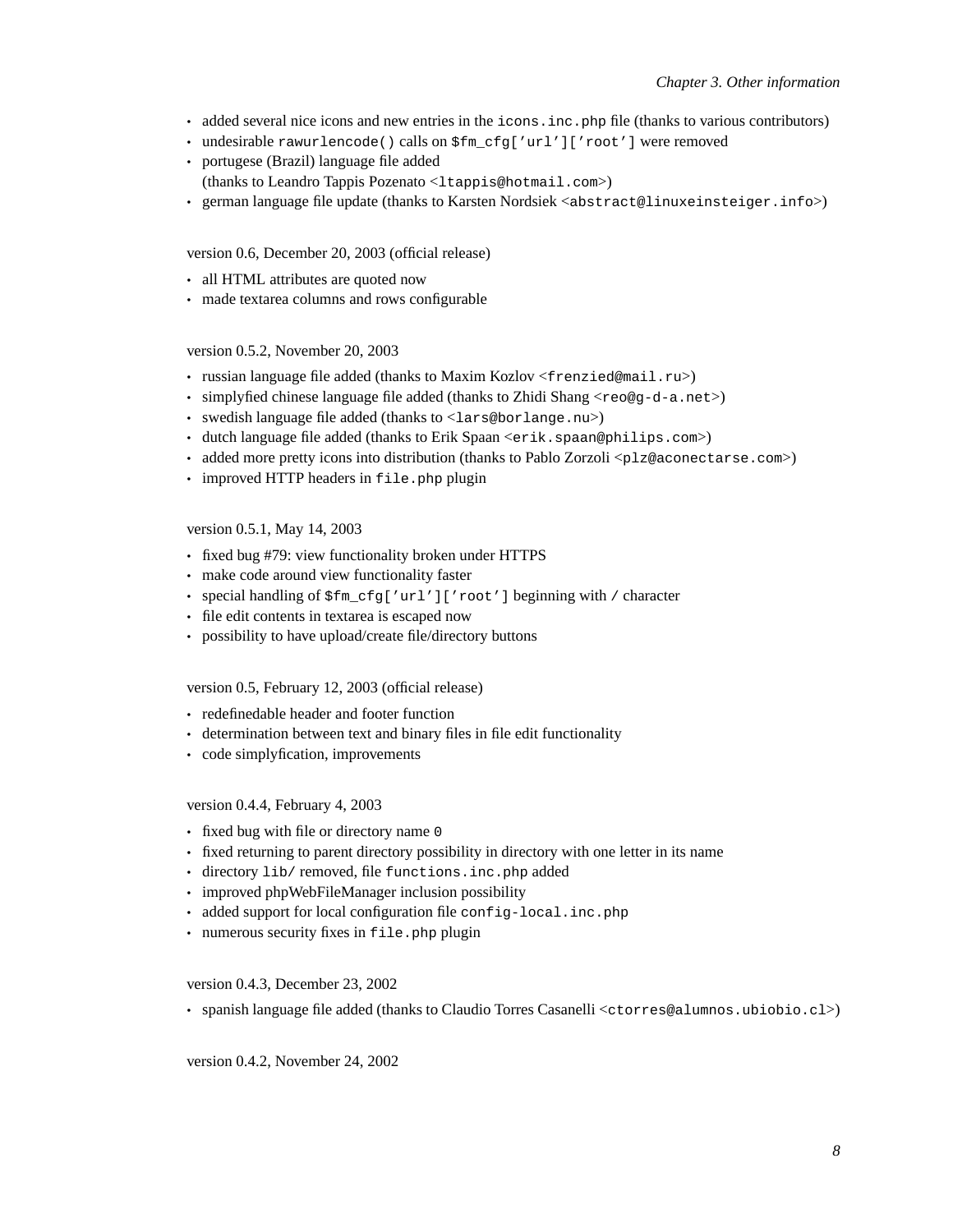• fixed file uploading stuff

#### version 0.4.1, October 2, 2002

- improved file.php pluging
- italian language file added (both changes contributed by Lamberto Isola <scianzi@yoda2000.net>)

#### version 0.4, August 4, 2002 (official release)

- improved file.php pluging
- new configuration item for external file resources added
- definedable CGI variables prefix implemented
- definedable icons directory to have possibility of default Apache icons (/icons/) usage
- more file type icons are handled using specific icons configuration file icons.inc.php
- improved HTML output; fixed some bug regarding colspan and & amp; entity

#### version 0.3.1, August 3, 2002

- plugins moved into plugins/ subdirectory
- register globals off compliancy
- support for file edit and save; based on the patch by Robert Paciorek <Robert.Paciorek@n17.waw.pl>

#### version 0.3, July 22, 2002 (official release)

- configuration options and configuration file change (from \$phpWebFileManager\_OPTION to \$fm\_cfg['option'])
- note, that features forbid contants were removed and substitued by features enabled constants; keep this in mind when upgrade on this version
- plugin file.php by Tony J. White  $lt$  jw@t jw.org> used for file viewing with ability to deny this feature according to used configuration was added into phpWebFileManager distribution
- plugin auth.php containing basic HTTP authentication was also added into distribution

#### version 0.2.3, July 19, 2002

- dirty fix for proper handling filenames regarding norwegian national characters
- norwegian translation (both changes contributed by Asbjorn Vaernes <avaernes@online.no>)

version 0.2.2, April 21, 2002

- fixed PostNuke port, init.inc.php file created for initialization
- new subdirectory lib/ created for phpPlatonLib functions,  $url_lutils.lib.php$  file removed
- various documentation update, Ken Kizaki's PN-MODULE-HOWTO file added to distribution
- PostNuke port
- new multilanguage support system
- startup redirection file index.php removed (all three changes contributed by Rastislav 'Rider' Rihak <rider@lonestar.sk>)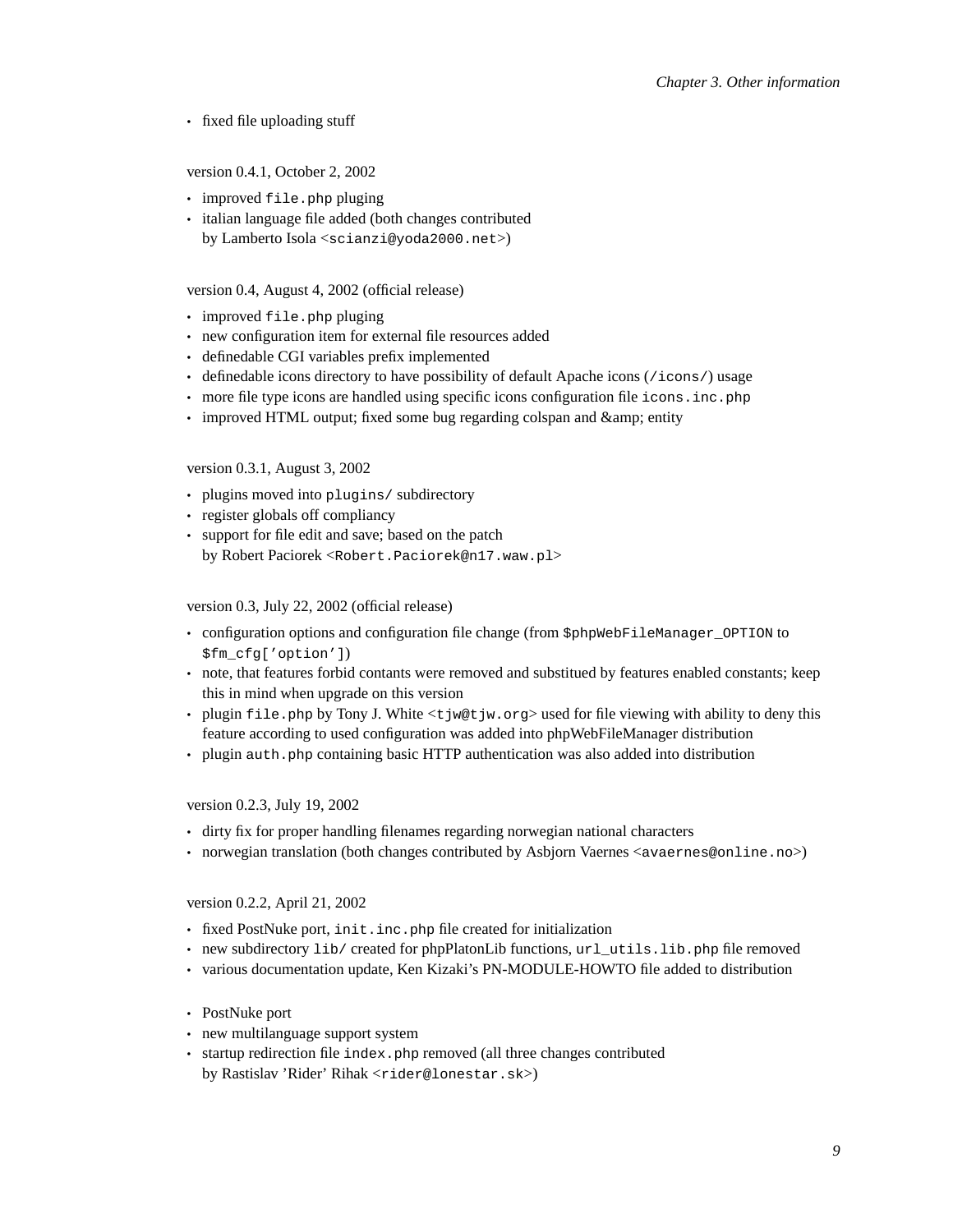version 0.2.1, March 25, 2002

- ability to overide date format in config file
- support for enable/disable icons displaying
- all variables were uncommented in config file to prevent its initialization from CGI environment
- german translation (thanks to Ken Kizaki <ken\_kizaki@yahoo.co.jp> and Daniel Fernandez <funkyferdy@econophone.ch>)
- file size and last modification date support
- date format in language translation files (both changes contributed by Greg Baker <ggbaker@cs.sfu.ca>)

version 0.2, February 21, 2002 (official release)

• several features have been implemented, phpWebFileManager seems to be stable now, although according to TODO list, new things will be added soon

version 0.1.8, February 16, 2002

- multilanguage support
- english and slovak translation added
- ability to deny symbolic links following
- add striping slashes from CGI variables to properly handle directories with quotation characters
- quoted value parameters of all input tag
- HTML validity improvements
- documentation changes

version 0.1.7, December 18, 2001

- added parameters into config file to specify background color of even and odd rows
- fm\_ prefix for CGI variables to avoid variable name collisions in large projects

version 0.1.6, October 24, 2001

• finally valid handling of all file and directory names (with spaces, ampersands, quotes, etc) and also valid HTML references (links) creating using appropriate functions urlencode() and htmlentities()

version 0.1.5, October 1, 2001

• added \$phpWebFileManager\_LINKS\_PREFIX parameter to build links for View feature; if it is not present HTML links are built in standart way

version 0.1.4, September 26, 2001

• added ability to allow user to turn on/off View/Enter, Rename Delete/Remove and Create/Upload functionality with focus on security

version 0.1.3, August 23, 2001